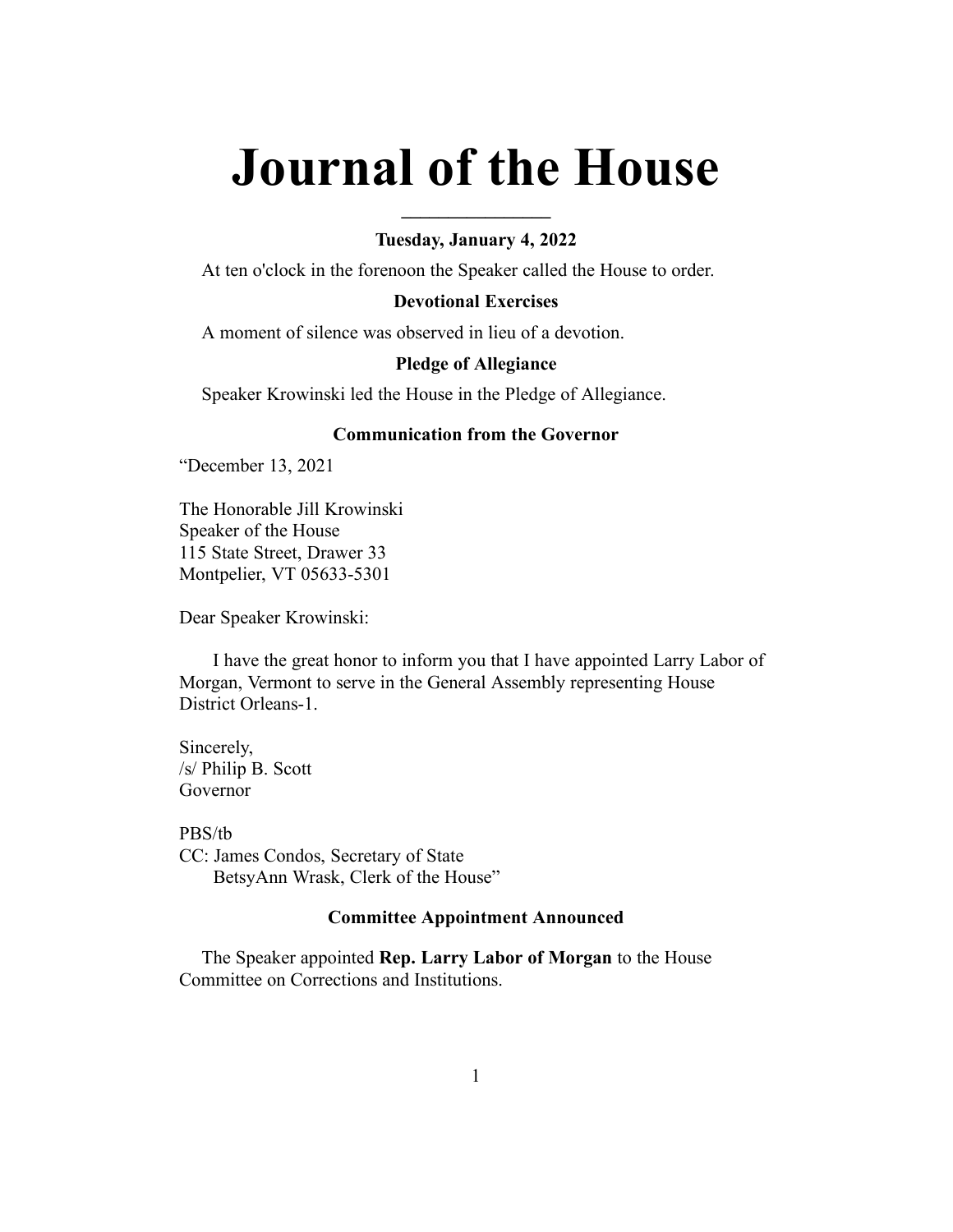#### **Communication from Rep. Savage of Swanton**

November 22, 2021

Hon. BetsyAnn Wrask Clerk of the Vermont House 115 State Street Montpelier, VT 05633

Dear Ms. Wrask:

Please be advised that I have accepted full time employment with the Town of Swanton as the Town Administrator effective December 1, 2021.

Due to the time requirements of my new position, I find it necessary to resign as a member of the Vermont House of Representatives, effective 12:01 a.m. on November 23, 2021.

Sincerely, /s/ Brian K. Savage State Representative Franklin-4

cc: Governor Philip B.Scott Speaker Jill Krowinski

Without objection, the Speaker postponed the reading of the resignation letter until Friday, January 7, 2022.

#### **Communication from Rep. Redmond of Essex**

Dear Speaker Krowinski and Clerk of the House Wrask: *(copying Gov. Phil Scott via Agency of Administration)*

It is with a sad and heavy heart that I inform you I will be resigning my Essex seat in the Vermont House of Representatives, effective today, Thursday, Dec. 9, 2021.

It has become clear during the past few weeks and months that my personal health and well-being must become my central priorities in the coming days. The year-round activity of serving my constituents and my caucus as an assistant majority leader, and the natural stressors that this work entails (particularly during two years of pandemic), have left minimal space for the prioritization of my own health and wellness.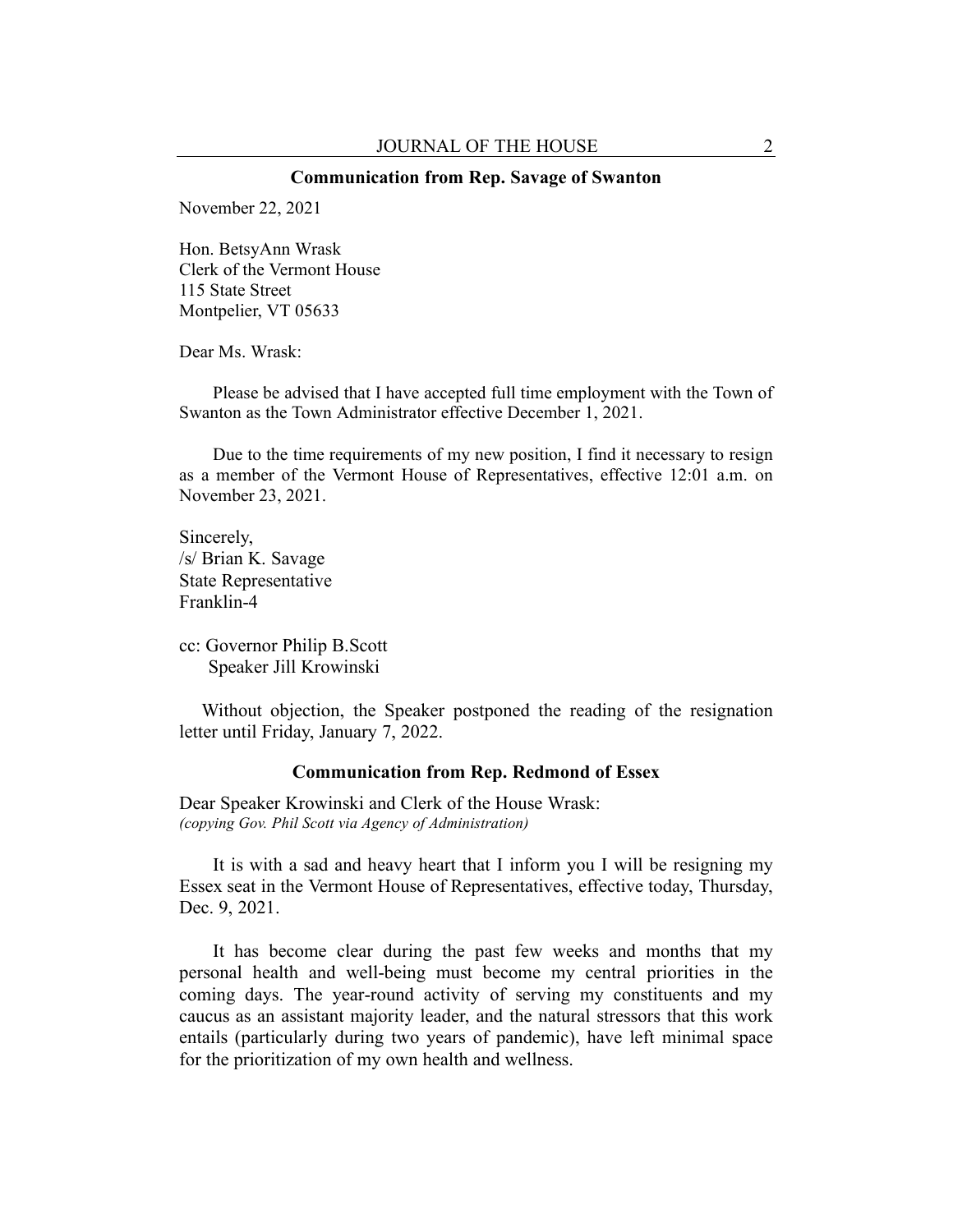I am not experiencing a recurrence of cancer but am dealing with some health concerns that require my prompt and focused attention. It has become clear that stepping away from this role that I have cherished would be the most responsible thing to do – for me, as well as for the Vermonters I have been elected to serve.

It has been the deepest honor to serve as a champion and voice for Vermonters over the past three years, advocating for such priorities as an evidence-based public health response to the COVID-19 pandemic; a strengthening of the social safety net; bold climate-change solutions; deep investments in affordable housing; criminal justice reform; support of Afghans resettling in Vermont; policy considered through the lens of racial and social equity; and so much more.

I will be working with House leadership and the Essex Town Democrats to ensure that the names of several highly competent candidates for the Chittenden 8-1 seat be forwarded to the Governor quickly, so as not to delay participation in the coming legislative session.

I have appreciated problem-solving some of the state's challenges as well as celebrating its successes; they have become my own and have expanded greatly my understanding of our Brave Little State, its people and systems, and how extraordinary the communities we create and live in are. Thank you for your faith and trust in me; it has been a sincere joy of my life.

Kind regards,

Rep. Marybeth Redmond Chittenden 8-1/Essex

Without objection, the Speaker postponed the reading of the resignation letter until Friday, January 7, 2022.

# **Introduction of House Bills Postponed**

Without objection, the Speaker postponed introduction of House bills until Friday, January 7, 2022.

# **Message from the Senate No. 1**

A message was received from the Senate by Mr. Marshall, its Assistant Secretary, as follows:

Madam Speaker: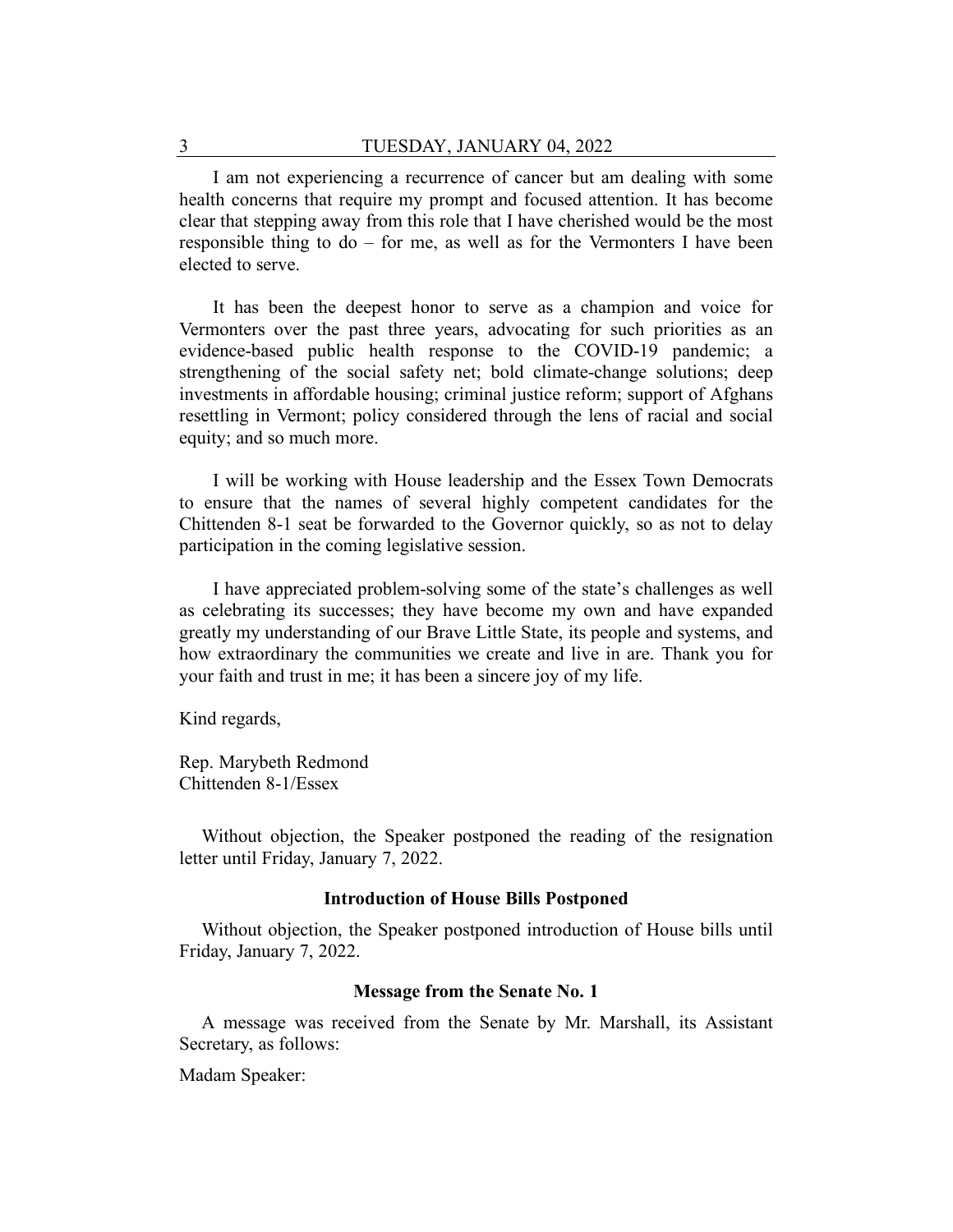I am directed to inform the House that:

The Senate has on its part adopted joint resolutions of the following titles:

**J.R.S. 30.** Joint resolution amending temporary Joint Rule 22A.

**J.R.S. 31.** Joint resolution to provide for a Joint Assembly to receive the State-of-the-State message from the Governor.

In the adoption of which the concurrence of the House is requested.

# **House Resolution Adopted**

# **H.R. 13**

House resolution, entitled

House resolution authorizing remote operation of the House of Representatives and House committees

Offered by: Committee on Rules

Whereas, the ongoing COVID-19 pandemic, and in particular the anticipated impact of the highly-transmissible Omicron variant, poses a risk to the health and safety of House members, legislative staff, and members of the public if the House of Representatives and its committees operate in-person in the first two weeks of January 2022, *now therefore be it*

Resolved by the House of Representatives:

That the House of Representatives and its committees shall operate remotely until Tuesday, January 18, 2022, *and be it further*

Resolved: That the House and its committees shall continue to livestream their remote proceedings in order to maintain public access to the legislative process.

Was read.

Pending the question, Shall the House adopt the resolution?, **Rep. Terenzini of Rutland Town** demanded the Yeas and Nays, which demand was sustained by the Constitutional number. The Clerk proceeded to call the roll and the question, Shall the House adopt the resolution?, was decided in the affirmative. Yeas, 106. Nays, 19.

Those who voted in the affirmative are:

| Ancel of Calais          | Goldman of Rockingham   | Noyes of Wolcott      |
|--------------------------|-------------------------|-----------------------|
| Anthony of Barre City    | Goslant of Northfield   | O'Brien of Tunbridge  |
| Arrison of Weathersfield | Grad of Moretown        | Ode of Burlington *   |
| Austin of Colchester     | Gregoire of Fairfield * | Pajala of Londonderry |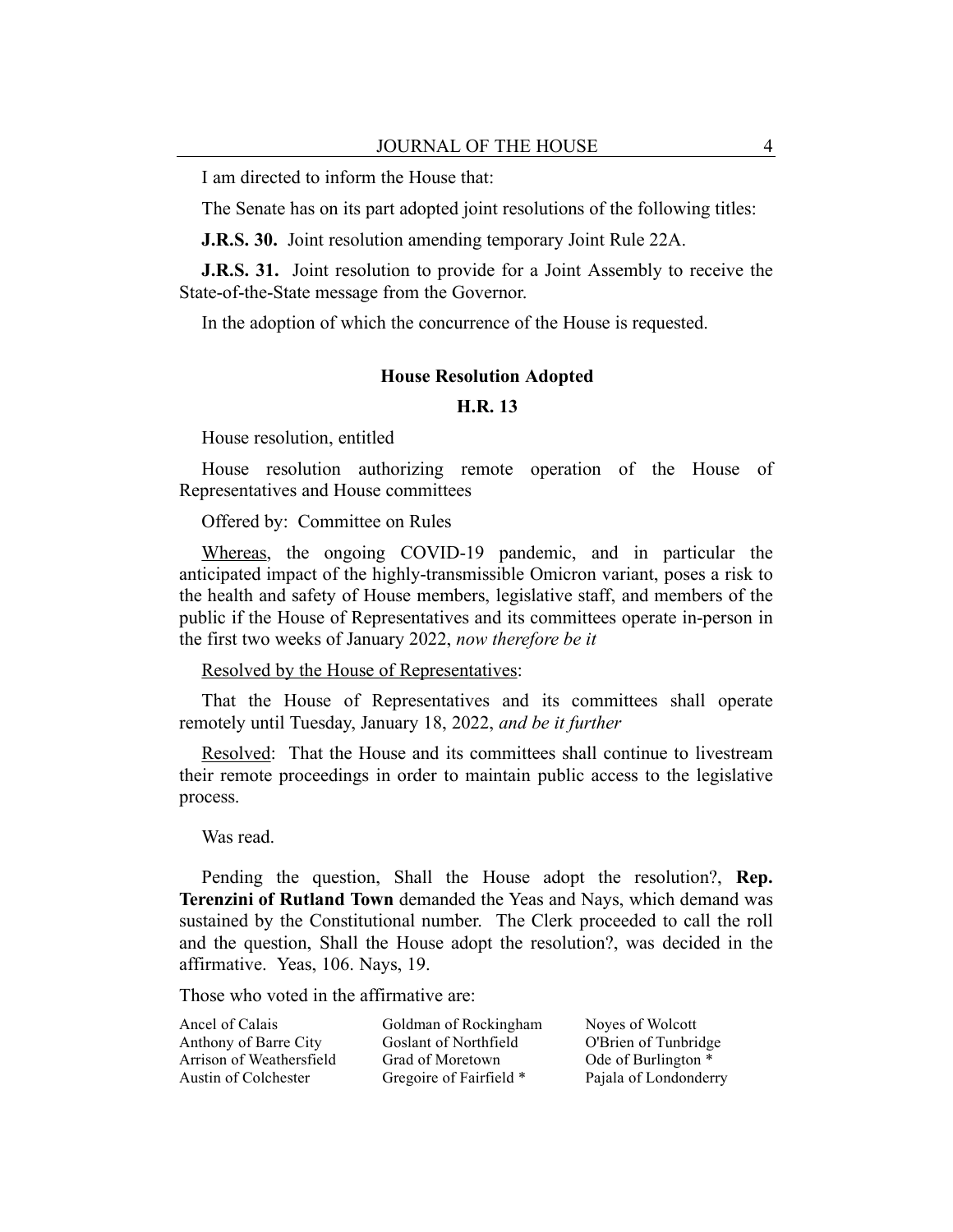Bartholomew of Hartland Beck of St. Johnsbury Birong of Vergennes Black of Essex Bluemle of Burlington Bongartz of Manchester Bos-Lun of Westminster Briglin of Thetford Brown of Richmond Brumsted of Shelburne Burke of Brattleboro Burrows of West Windsor Campbell of St. Johnsbury Canfield of Fair Haven Chase of Colchester Coffey of Guilford Colburn of Burlington Colston of Winooski Conlon of Cornwall Copeland Hanzas of Bradford Corcoran of Bennington Cordes of Lincoln Cupoli of Rutland City Dolan of Waitsfield Donahue of Northfield Donnally of Hyde Park Durfee of Shaftsbury Elder of Starksboro Emmons of Springfield Fagan of Rutland City Feltus of Lyndon Gannon of Wilmington

Hango of Berkshire Harrison of Chittenden Helm of Fair Haven Hooper of Montpelier Hooper of Randolph Hooper of Burlington Houghton of Essex James of Manchester Jerome of Brandon Jessup of Middlesex Killacky of South Burlington Kimbell of Woodstock Kitzmiller of Montpelier Kornheiser of Brattleboro Labor of Morgan LaClair of Barre Town LaLonde of South Burlington Lanpher of Vergennes Lippert of Hinesburg Long of Newfane Marcotte of Coventry Masland of Thetford McCoy of Poultney McCullough of Williston \* Morris of Springfield Mrowicki of Putney Murphy of Fairfax Nicoll of Ludlow Nigro of Bennington Norris of Sheldon Norris of Shoreham Notte of Rutland City

Palasik of Milton Partridge of Windham Patt of Worcester Pearl of Danville Pugh of South Burlington Rachelson of Burlington Rogers of Waterville Satcowitz of Randolph Scheu of Middlebury Shaw of Pittsford Sheldon of Middlebury Sibilia of Dover Small of Winooski Smith of Derby Squirrell of Underhill Sullivan of Dorset Surprenant of Barnard Taylor of Colchester Toleno of Brattleboro Toof of St. Albans Town Townsend of South Burlington Troiano of Stannard Walz of Barre City Webb of Shelburne White of Bethel White of Hartford Whitman of Bennington Williams of Granby \* Wood of Waterbury Yacovone of Morristown

#### Those who voted in the negative are:

| Achey of Middletown<br><b>Springs</b><br>Brennan of Colchester<br>Graham of Williamstown<br>Higley of Lowell<br>Lefebvre of Newark | Leffler of Enosburgh<br>Martel of Waterford<br>Mattos of Milton<br>Morgan, L. of Milton<br>Morgan, M. of Milton<br>Page of Newport City | Peterson of Clarendon<br>Rosenquist of Georgia<br>Scheuermann of Stowe<br>Seymour of Sutton<br>Strong of Albany*<br>Terenzini of Rutland Town |
|------------------------------------------------------------------------------------------------------------------------------------|-----------------------------------------------------------------------------------------------------------------------------------------|-----------------------------------------------------------------------------------------------------------------------------------------------|
| Lefebvre of Orange                                                                                                                 | Parsons of Newbury                                                                                                                      |                                                                                                                                               |
|                                                                                                                                    |                                                                                                                                         |                                                                                                                                               |

#### Those members absent with leave of the House and not voting are:

| Bock of Chester         | Dolan of Essex              | Burlington             |
|-------------------------|-----------------------------|------------------------|
| Brady of Williston      | Howard of Rutland City      | Sims of Craftsbury     |
| Brownell of Pownal      | Martin of Franklin          | Smith of New Haven     |
| Burditt of West Rutland | McCarthy of St. Albans City | Stebbins of Burlington |
| Christie of Hartford    | McCormack of Burlington     | Stevens of Waterbury   |
|                         |                             |                        |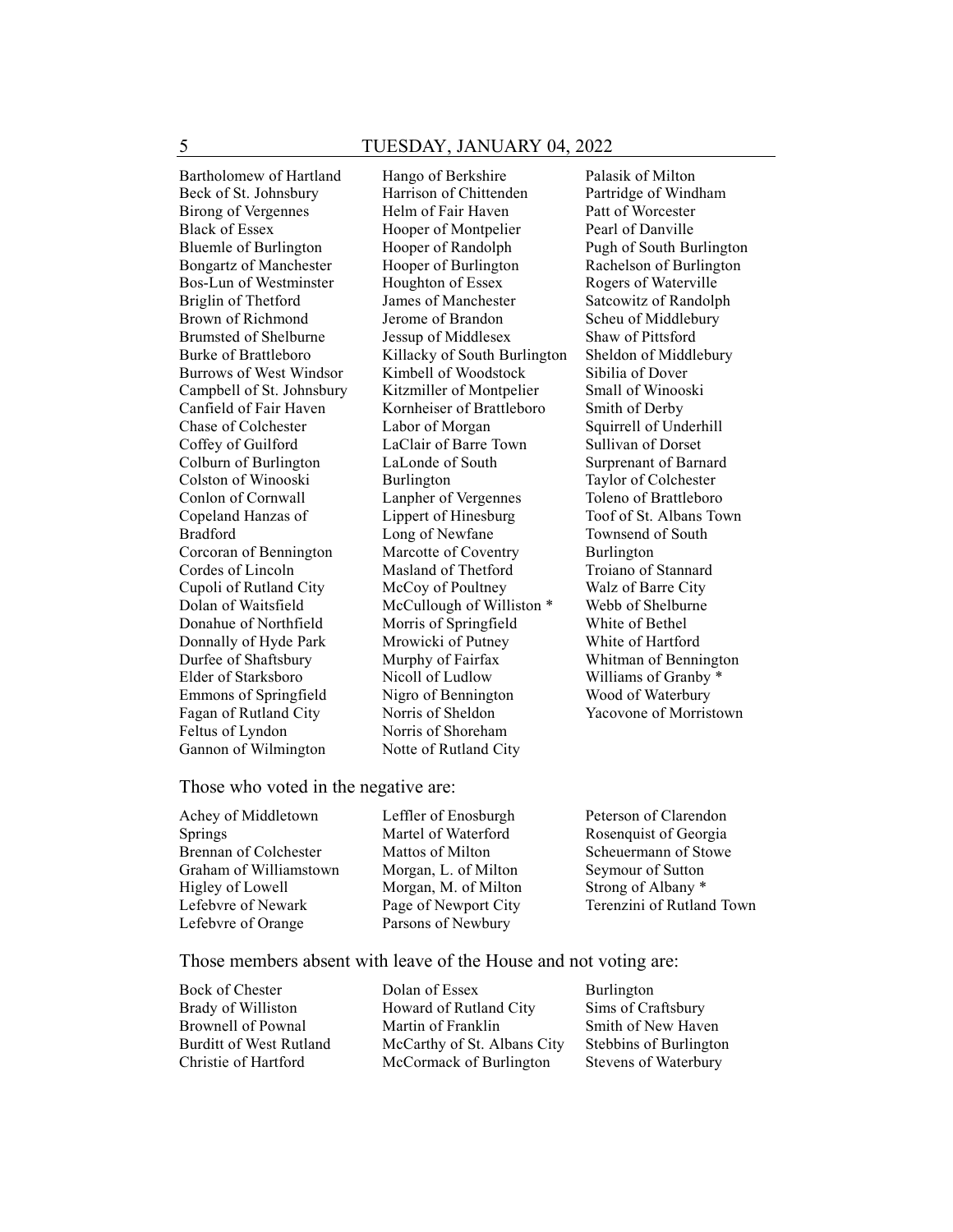Cina of Burlington Dickinson of St. Albans Town

McFaun of Barre Town Morrissey of Bennington Mulvaney-Stanak of

Till of Jericho Vyhovsky of Essex Yantachka of Charlotte

## **Rep. Gregoire of Fairfield** explained his vote as follows:

"Madam Speaker:

I vote yes out of respect for minority leadership who worked to achieve compromise. However, we must not continue to hold this body above those we represent, those who go to work every day including those who work around populations. This is especially true given the extraordinary efforts of leadership to ensure that our workplace is safe. I will not vote to extend remote legislation in the future."

**Rep. McCullough of Williston** explained his vote as follows:

"Madam Speaker:

I voted for H.R.13 with the intention of avoiding, not creating, a legislative *annus horribilis.*"

**Rep. Ode of Burlington** explained her vote as follows:

"Madam Speaker:

The Legislature is in the unique position of drawing representatives from every single corner of Vermont. Each of us represents 4000 or 8000 Vermonters. I vote yes today based on the best advice we have to protect all of the more than 624,000 Vermonters."

**Rep. Strong of Albany** explained her vote as follows:

"Madam Speaker:

'Two weeks to flatten the curve' was a year and a half ago. Let's represent our constituents here in person without restriction."

**Rep. Williams of Granby** explained her vote as follows:

"Madam Speaker:

I am voting yes not because I am concerned about the risk factor. I am voting yes to show my respect to those who have a concern.

The State of Vermont has spent hundreds of thousands of taxpayers' money to make us safe here. God bless the people that planned, diagrammed, measured, coordinated, moved, connected, and reconnected for hours and days on end to make this a safe working environment.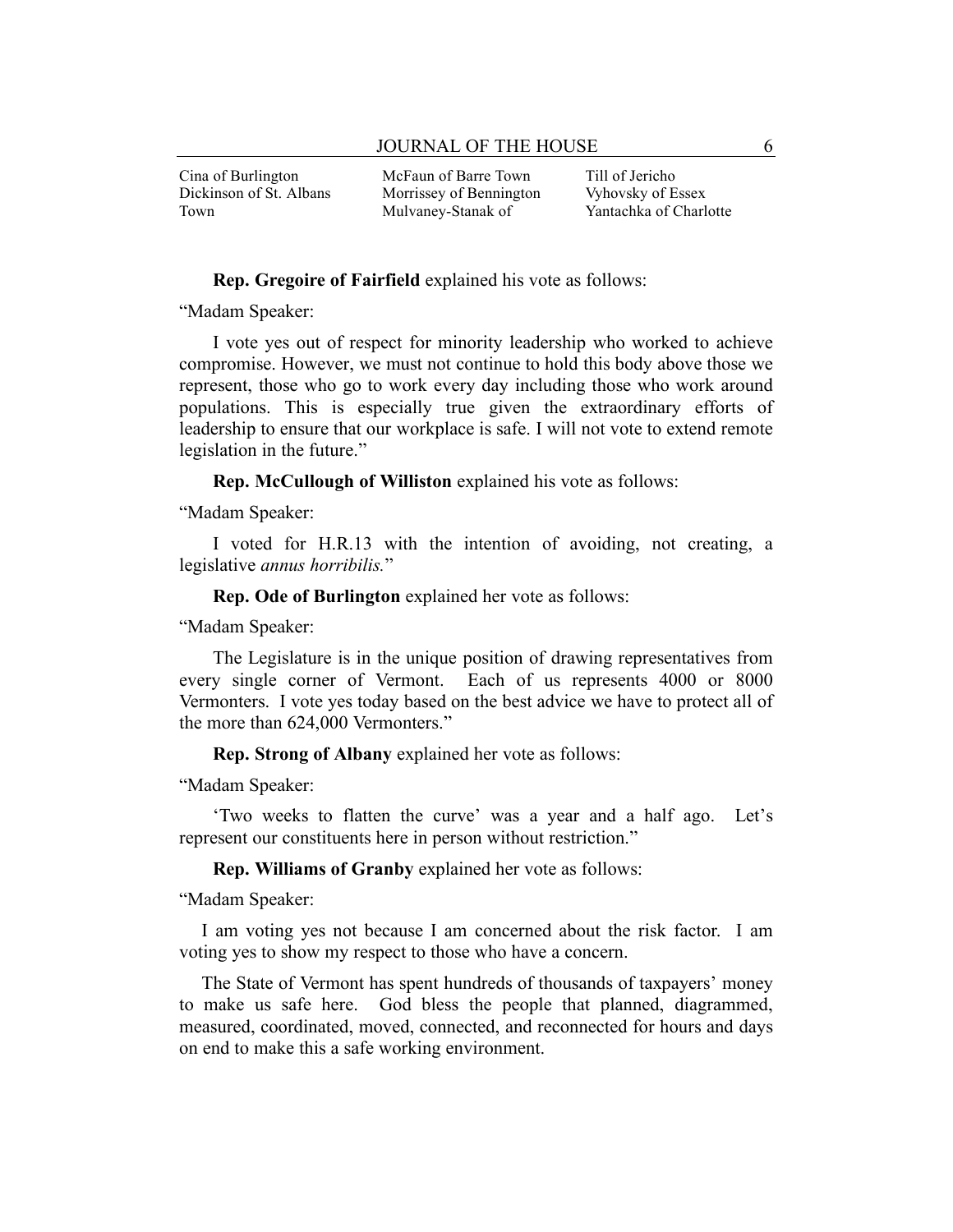I look forward to getting back to the State House on the  $18<sup>th</sup>$  day of this month to do the work I was elected to do in a way that best serves the people."

## **Joint Resolution Adopted in Concurrence**

#### **J.R.S. 30**

By Senator Balint,

**J.R.S. 30.** Joint resolution amending temporary Joint Rule 22A.

## *Resolved by the Senate and House of Representatives:*

That Temporary Joint Rule 22A is amended to read as follows:

Rule 22A Emergency Rule Regarding Joint Committee Meetings

(a) The Joint Rules Committee is vested with the authority to permit any joint committees of the Vermont Legislature (including itself and Conference Committees) to meet and vote electronically as the Joint Rules Committee determines appropriate. If necessary, the Joint Rules Committee may make this authorization remotely in conformity with this Rule.

(b) The authority of the Joint Rules Committee under this Rule 22A terminates on January 18, 2022.

(c) Notwithstanding the provisions of subsection (b) of this rule, if the Governor thereafter reissues capacity restrictions at gatherings and events or requires masks and physical distancing in response to COVID-19, the Joint Rules Committee is again authorized to meet remotely and to permit any joint committees of the Legislature to meet and vote electronically as the Joint Rules Committee determines appropriate.

Was taken up, read, and adopted in concurrence.

# **Joint Resolution Adopted in Concurrence**

## **J.R.S. 31**

By Senator Balint,

**J.R.S. 31.** Joint resolution to provide for a Joint Assembly to receive the State-of-the-State message from the Governor.

# *Resolved by the Senate and House of Representatives:*

That the two Houses meet in Joint Assembly on Wednesday, January 5, 2022, at two o'clock in the afternoon to receive the State-of-the-State message from the Governor, *and be it further*